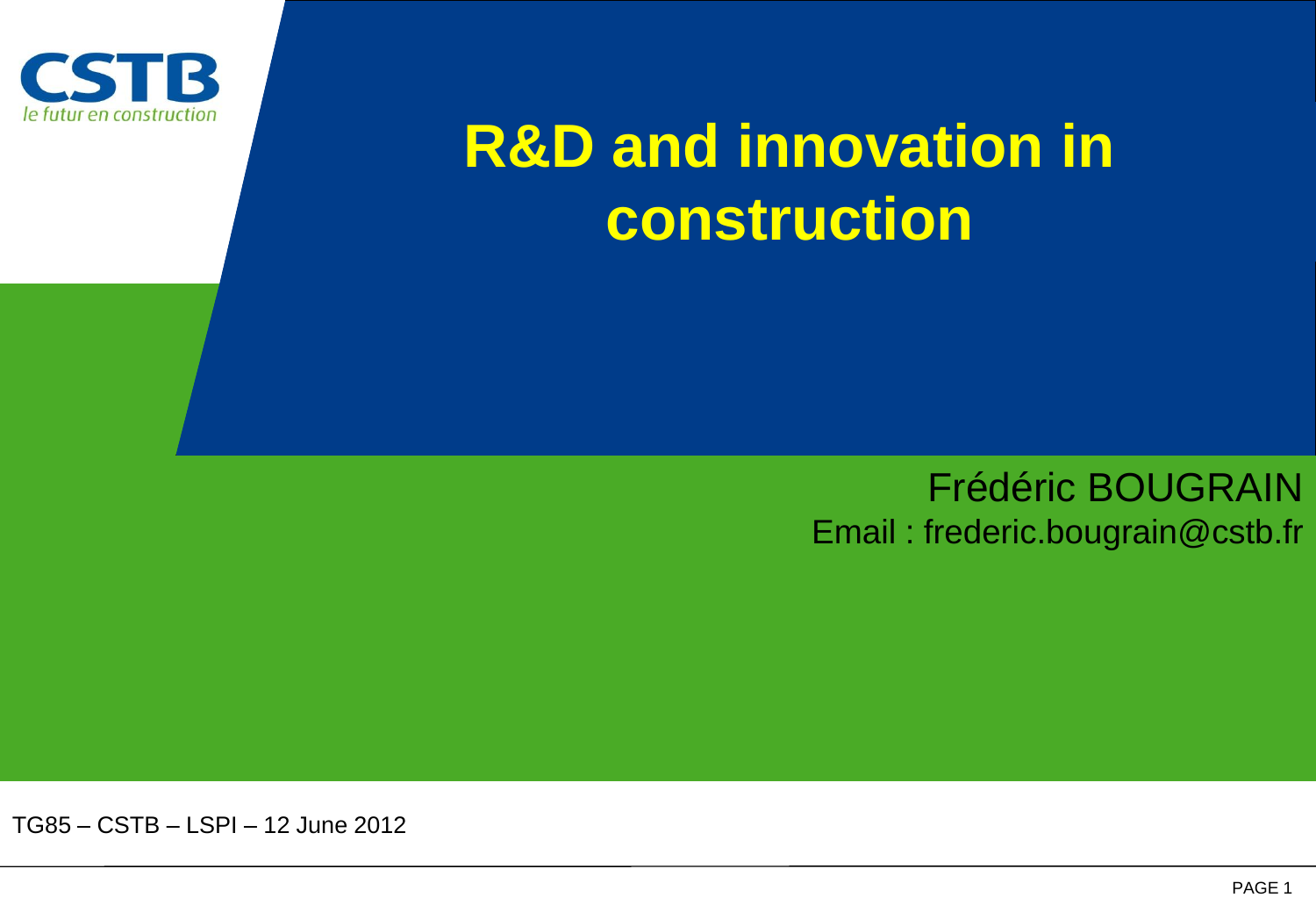



- **1. Definition of R&D**
- **2. The impact of R&D on innovation**
- **3. Construction and R&D**
- **4. Innovation within contractors**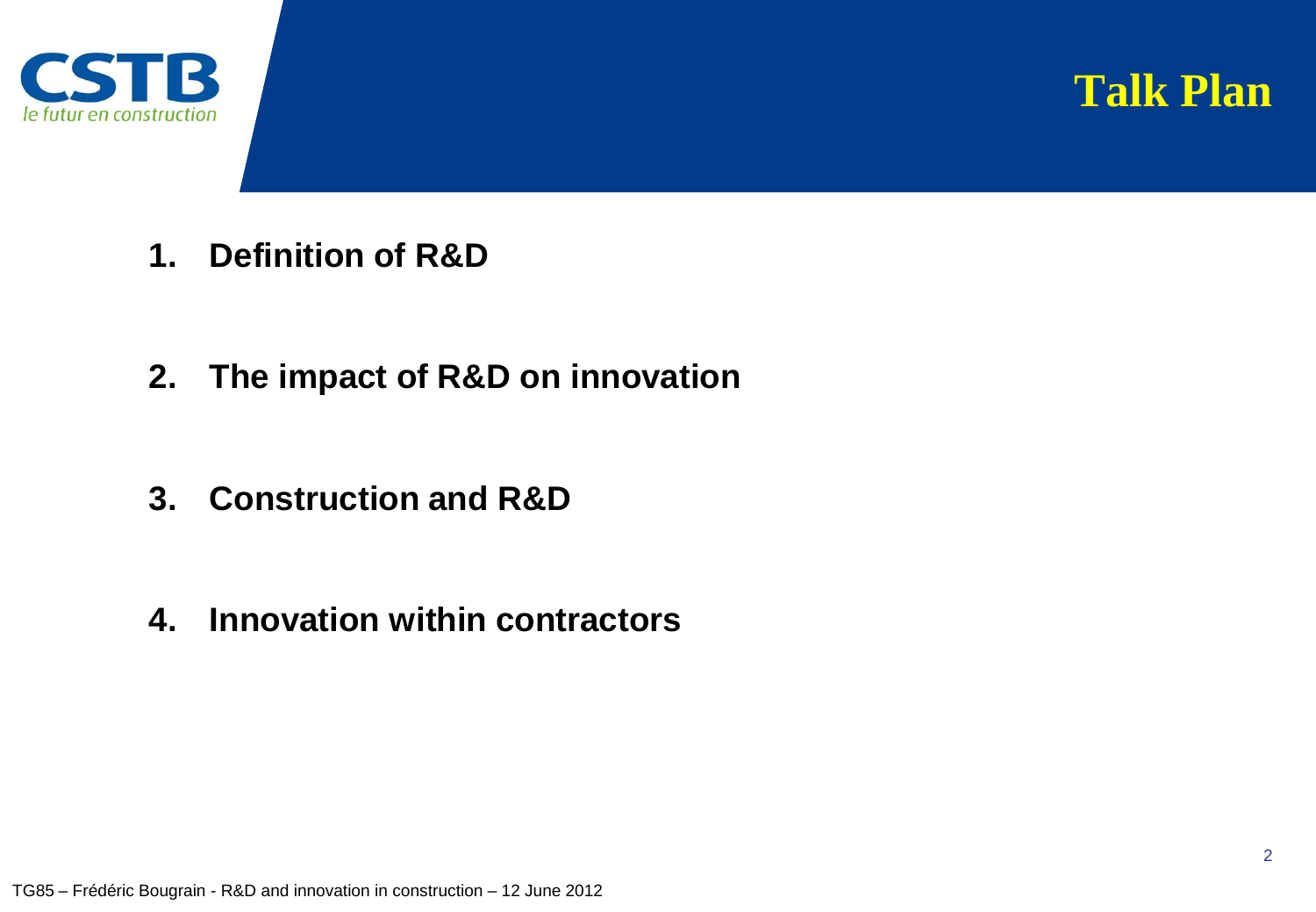

## **1. Definition of R&D (1)**

« *Research and experimental development (R&D) comprise creative work undertaken on a systematic basis in order to increase the stock of knowledge, including knowledge of man, culture and society, and the use of this stock of knowledge to devise new applications.*

*The term R&D covers three activities: basic research, applied research and experimental development."* (Frascati Manual, 2002, p.30).

"*The basic criterion for distinguishing R&D from related activities is the presence in R&D of an appreciable element of novelty and the resolution of scientific and/or technological uncertainty i.e. when the solution to a problem is not readily apparent to someone familiar with the basic stock of common knowledge and techniques for the area concerned*" (Frascati Manual, 2002, p.34).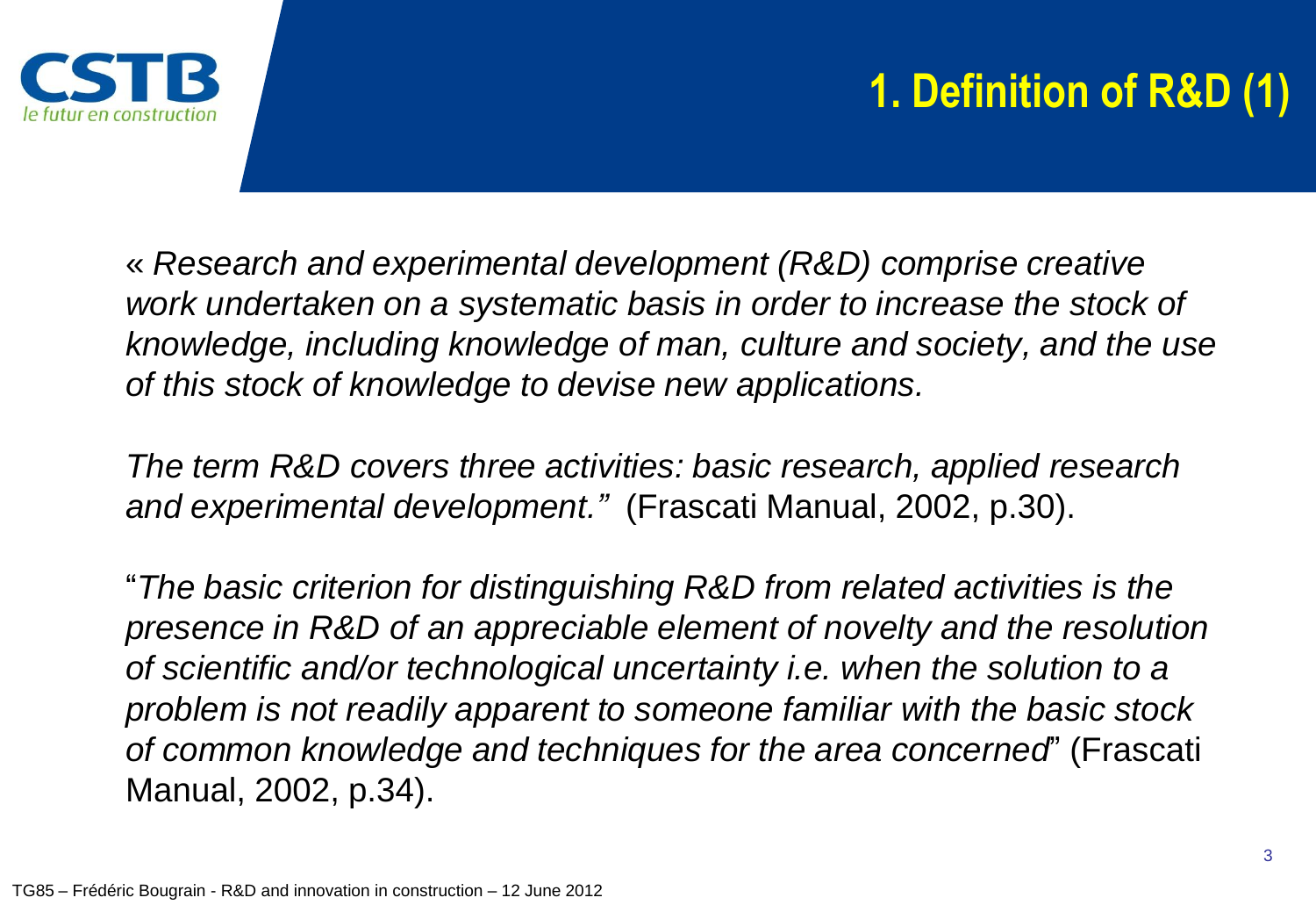

### **1. Definition of R&D (2)**

« *Investigations of proposed engineering projects, using existing techniques to provide additional information before deciding on implementation, is not R&D…However, feasibility studies on research projects are part of R&D* » (Frascati Manual, 2002, p.30).

**Design activities**: "*the vast bulk of design work in an industrial area is geared towards production processes and as such is not classified as R&D, There are, however, some elements of design work which should be considered as R&D, These include plans and drawings aimed at defining procedures, technical specifications and operational features necessary to the conception, development and fabrication of new products and processes*." (Frascati Manual, 2002, p.44).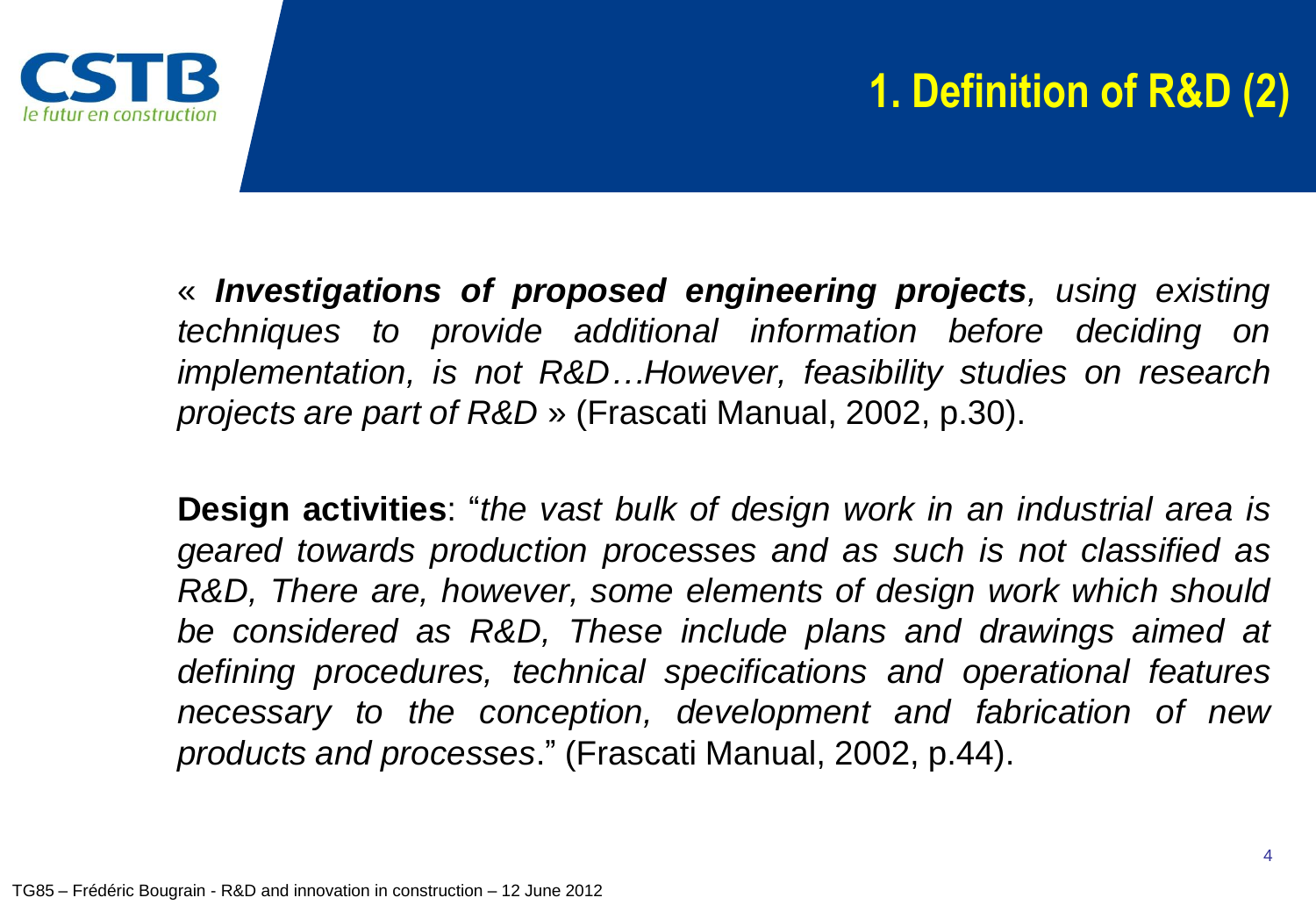

### **1. Definition of R&D (3)**

"*The development of software development is such as to make identifying its R&D component, if any, difficult. Software development is an integral part of many projects which in themselves have no element of R&D, The software development component of such projects, however, may be classified as R&D if it leads to an advance in the area of computer software. Such advances are generally incremental rather than revolutionary*" (Frascati Manual, 2002, p.46).

Difficulties for identifying R&D in **service activities** : "*in service companies, R&D is not always organised as formally as in manufacturing companies (ie. with a dedicated R&D department…), The concept of R&D in services is still less specific and sometimes goes unrecognised by the enterprises concerned*" (Frascati Manual, 2002, p.49).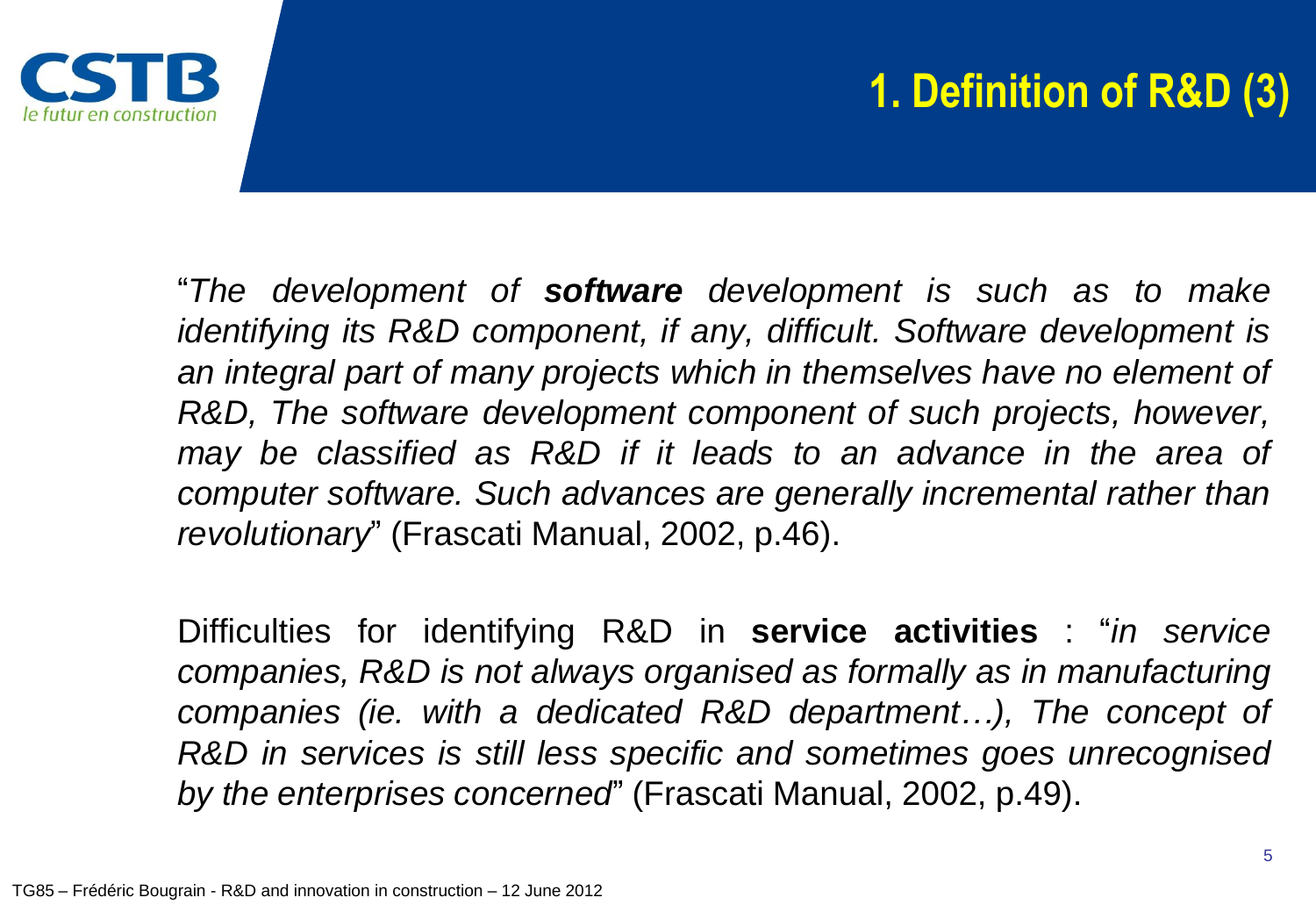

#### **2. The impact of R&D on innovation (1) : the linear model of innovation**

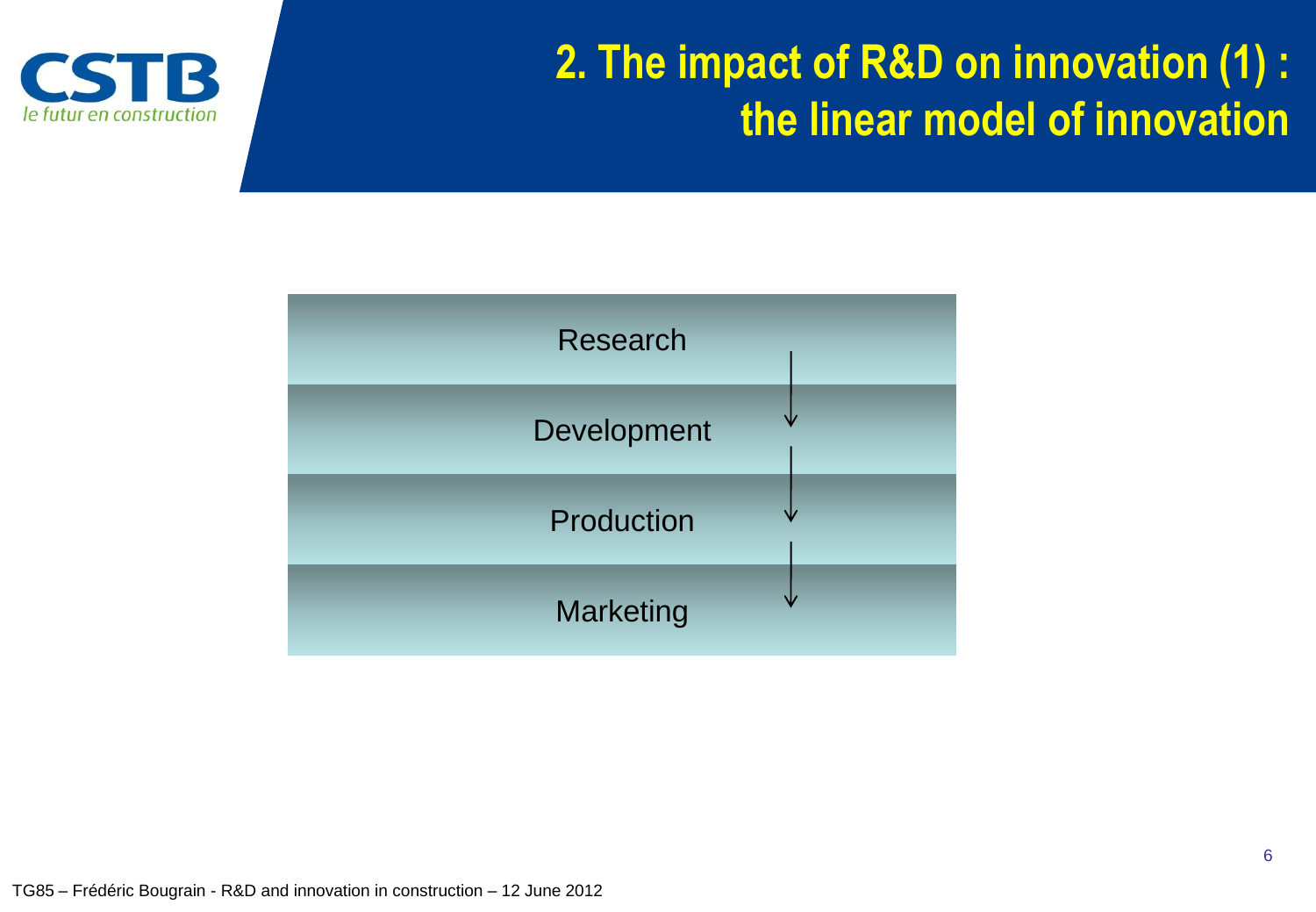

#### **2. The impact of R&D on innovation (2) : the chain linked model of innovation**





**Source:** Kline S. and N. Rosenberg, 1986, "An overview of innovation" in The positive sum strategy : Harnessing technology for economic growth, R. Landau and N. Rosenberg (Ed.), Washington DC, National Academy Press, 275-306.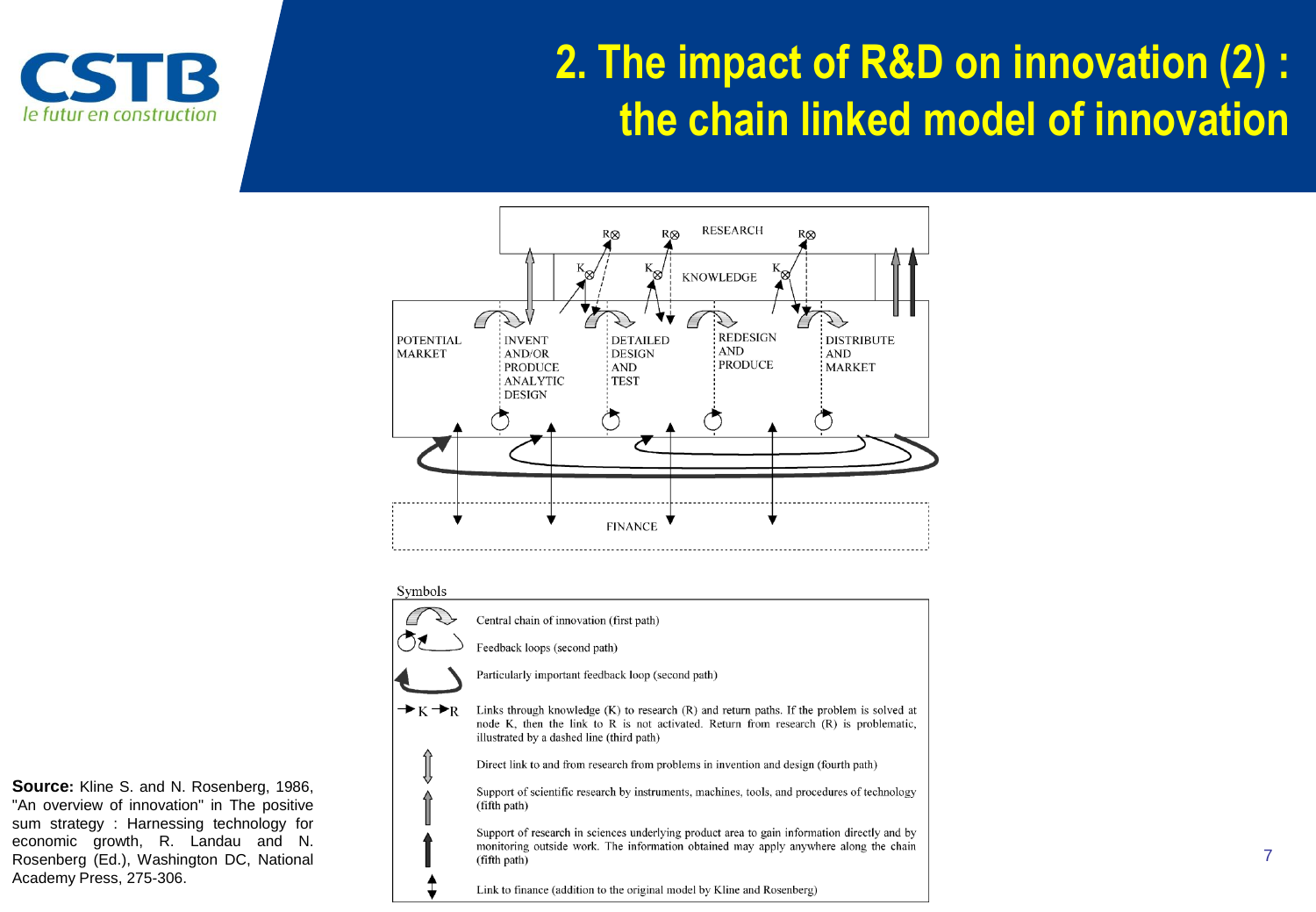

#### **3. Construction and R&D (1) : definition of construction**

Traditional definitions focus on buildings and civil engineering works and do not include :

- Upstream activities : manufacturing, mining and quarrying, architectural and technical consultancy, business services;
- Parallel activities: architectural and technical consultancy;
- Downstream activities : facility management and other real estate activities (Sexton M., Abbott C., Barrett P. and L. Ruddock, 2007).

Any analysis comparing construction with other industries has to compare the full value system (Winch, 2003).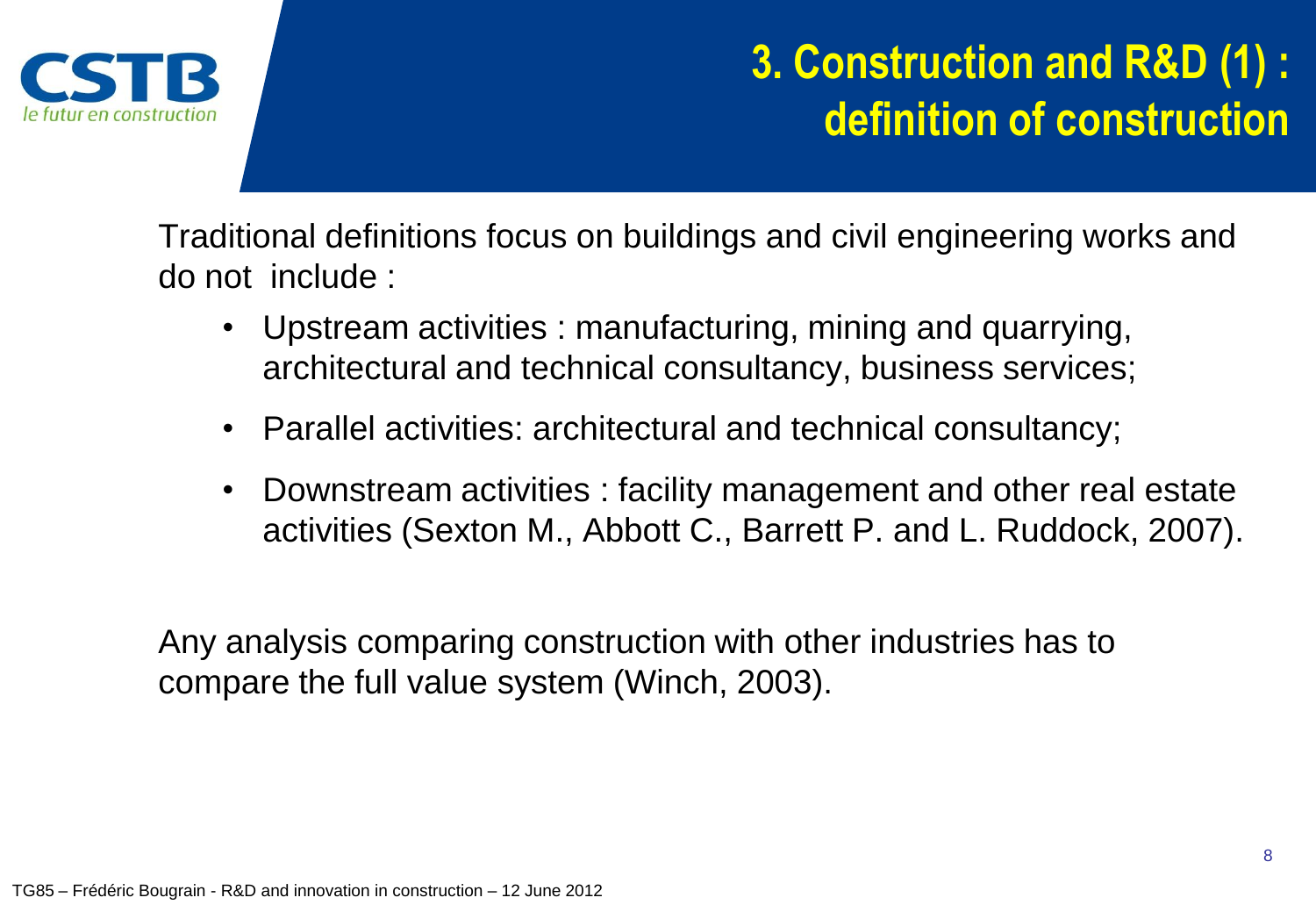

#### **3. Construction and R&D (2)**

| <b>Activities</b>                       | <b>R&amp;D: where and how?</b>                                                                                                                                           | <b>Examples</b>                                                                                                                                                                                                                                         |
|-----------------------------------------|--------------------------------------------------------------------------------------------------------------------------------------------------------------------------|---------------------------------------------------------------------------------------------------------------------------------------------------------------------------------------------------------------------------------------------------------|
| Building materials and<br>products      | Large R&D centre for international<br>companies (small research units<br>for SMEs) Collaboration with<br>universities, lead users (main<br>contractors)                  | <b>Saint-Gobain</b> world leader on the habitat and<br>construction markets: R&D budget 431 million<br>euros (1.02 % of its turnover) - Six large broad-<br>based R&D centres. - Twelve research centres<br>and around 100 development units worldwide. |
| Architectural/technical<br>consultancy  | Within the firm: designers,<br>planners, engineers<br>Co-production of novel design<br>solutions with suppliers,<br>contractors, clients,<br><b>But is that R&amp;D?</b> | Arup (2012) "research is done in a distributed<br>way, mainly within project teams globally, with a<br>third of staff being research-active. We capture<br>needs and opportunities, and coordinate global<br>collaboration with research partners. "    |
| Building and civil<br>engineering works | Almost no R&D - few R&D<br>collaboration with suppliers -<br>Within the firm collaboration<br>between researchers and<br>operational managers                            | <b>Vinci</b> construction: 26 million euros (0.2% of<br>sales)                                                                                                                                                                                          |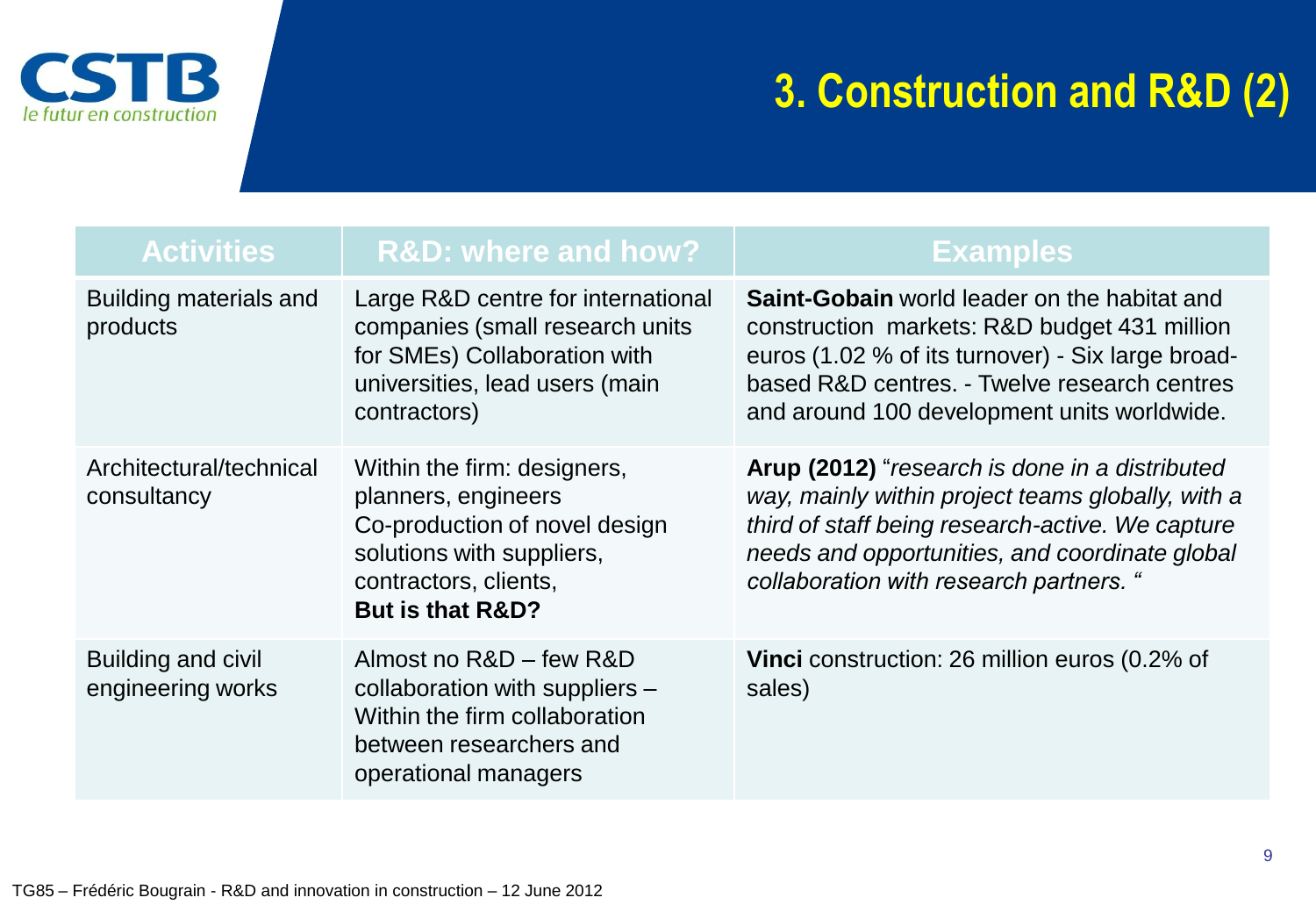

#### **4/ Innovation within contractors (1) Input for innovation between 2002 and 2004 (percentage)**

|                    | <b>Internal R&amp;D</b> | <b>External R&amp;D</b> | <b>Acquisition</b><br>of equipment | <b>Acquisition</b><br>of external<br>knowledge | <b>Training</b> |
|--------------------|-------------------------|-------------------------|------------------------------------|------------------------------------------------|-----------------|
| $10 - 49$          | 6.7                     | 2.5                     | 7.9                                | 1.7                                            | 7.1             |
| $50 - 249$         | 12.9                    | 4.5                     | 15.3                               | 6.4                                            | 18.4            |
| 250 and<br>more    | 38.2                    | 17.1                    | 26.2                               | 12.5                                           | 29.6            |
| Total              | 7.5                     | 2.8                     | 8.7                                | 2.2                                            | 8.2             |
| <b>All sectors</b> | 15.5                    | 5.6                     | 14.5                               | 6.0                                            | 14.6            |

**Source** : SESSI (2006)

http://www.industrie.gouv.fr/observat/chiffres/sessi/enquetes/innov/EH.html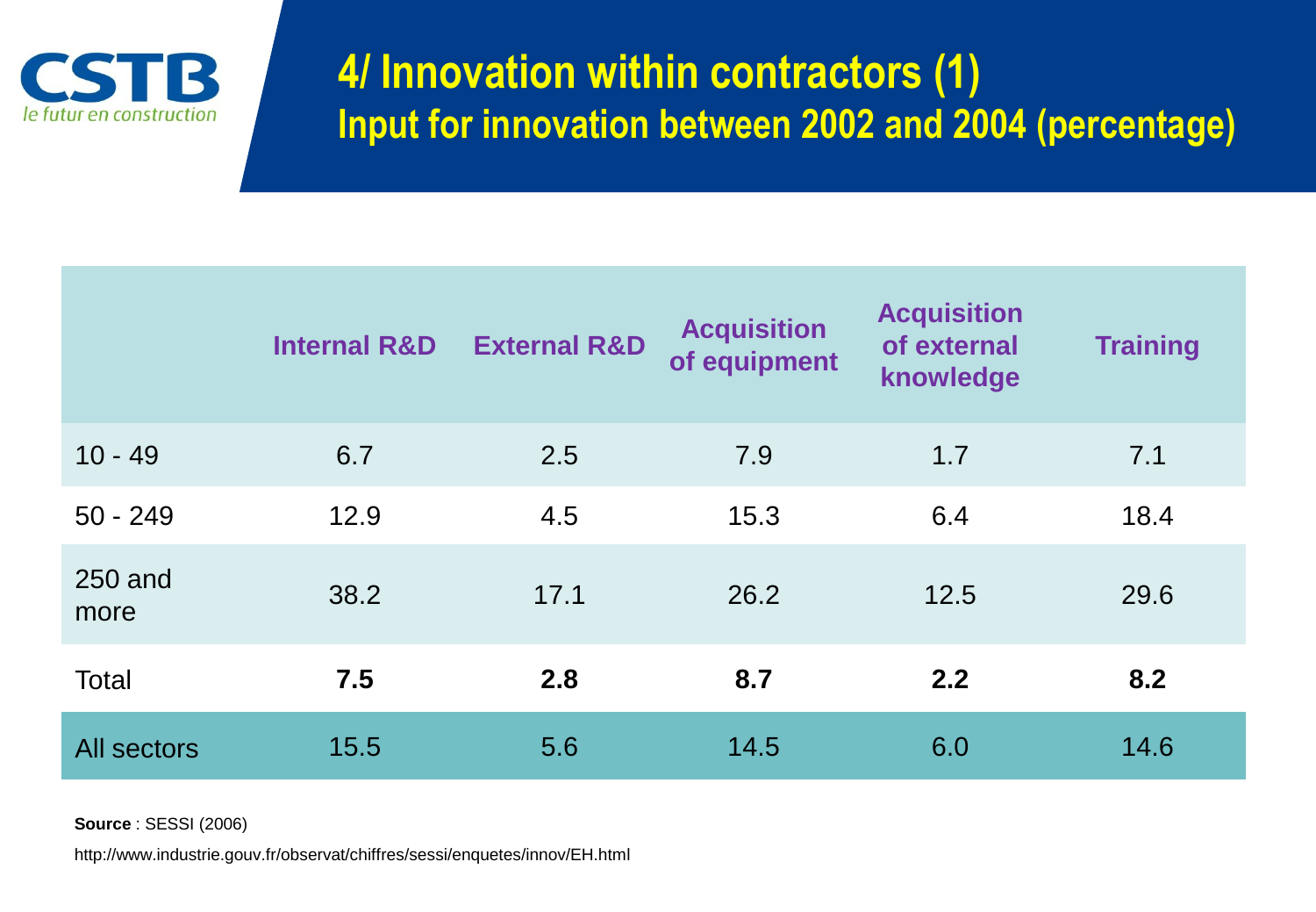

#### **4/ Innovation within contractors (2)**

- Innovations are *"ad hoc responses to problems encountered in the course of a construction project"* (Slaughter, 1993)
- Project level innovation: incremental innovation (hidden innovation) (Sexton et al, 2007)
- Organisational innovations are dominant (SESSI, 2006)
- Innovation Awards Competition open to all employees (in large firms): the aim is to disseminate the innovations within the firms.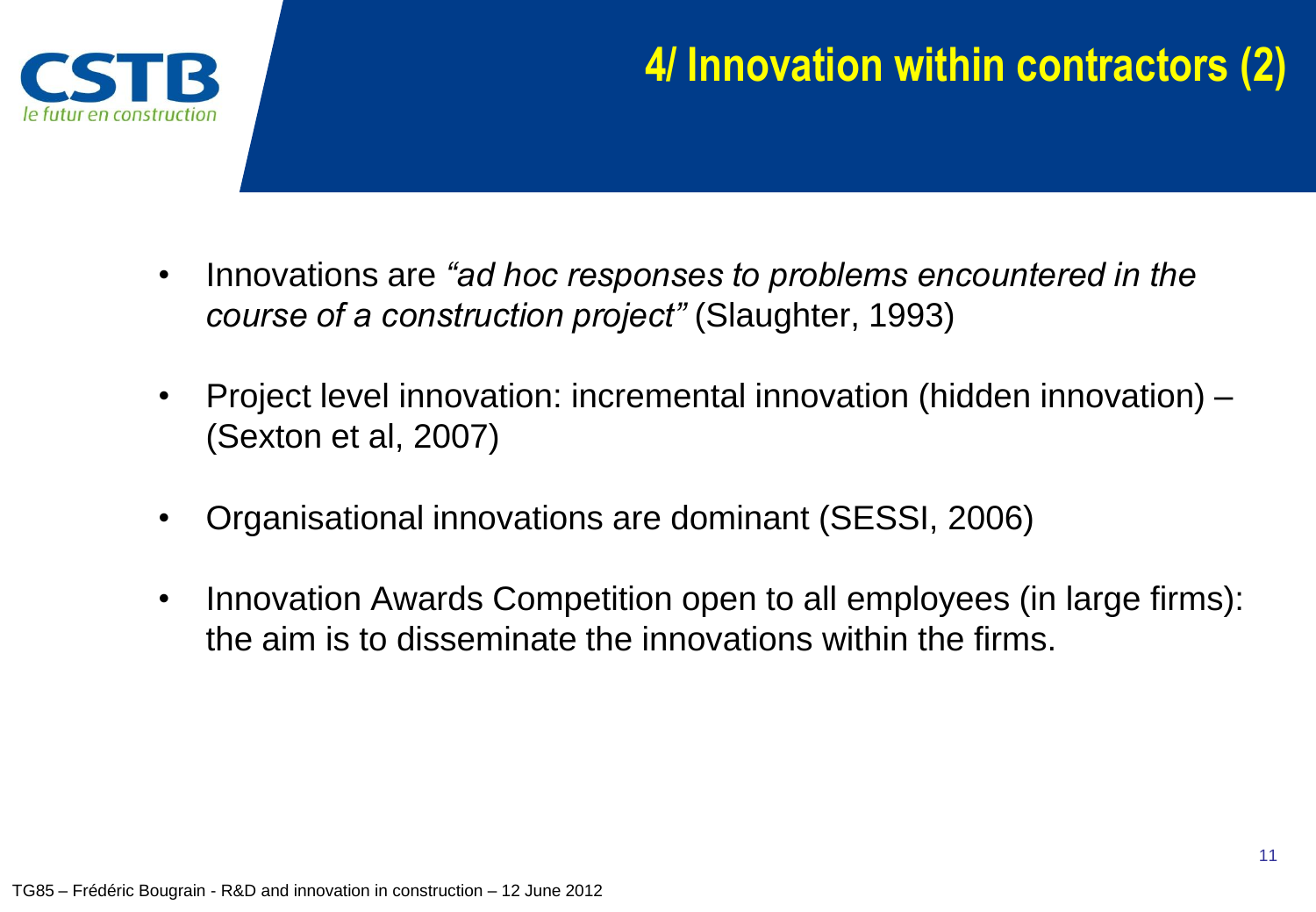

#### **References**

**ARUP, 2011,** *Research Review,* **ARUP, London***.*

**Kline S. and N. Rosenberg, 1986, "An overview of innovation" in** *The positive sum strategy : Harnessing technology for economic growth***, R. Landau and N. Rosenberg (Ed.), Washington DC, National Academy Press, 275-306**

**OECD, 2002,** *Frascati Manual Proposed standard practice for surveys on research and experimental development,* **OECD, Paris.**

**SESSI, 2006,** *Enquête communautaire sur l'innovation en 2004 (CIS4),* **Ministère de l'Economie, des Finances et de l'Industrie, online and viewed in June 2010, <http://www.industrie.gouv.fr/sessi/enquetes/innov/cis4/resultats.php?page=EH.html&nes=16>**

**Sexton, M., Abbott C., Barrett P. and Ruddock L. , 2007, "Hidden innovation in construction", in de Ridder H.A.J. and Wamelink J.W.F. (Eds) Second International Conference** *World of Construction Project Management,* **TU Delft, The Netherlands.**

**Slaughter S., 1993, "Innovation and learning during implementation : a comparison of user and manufacturer innovations",** *Research Policy,* **vol.22, 81-95.**

**Winch G. M. , 2003, "How innovative is construction? Comparing aggregated data on construction innovation and other sectors – a case of apples and pears",** *Construction Management and Economics,* **vol. 21, 651-654.**